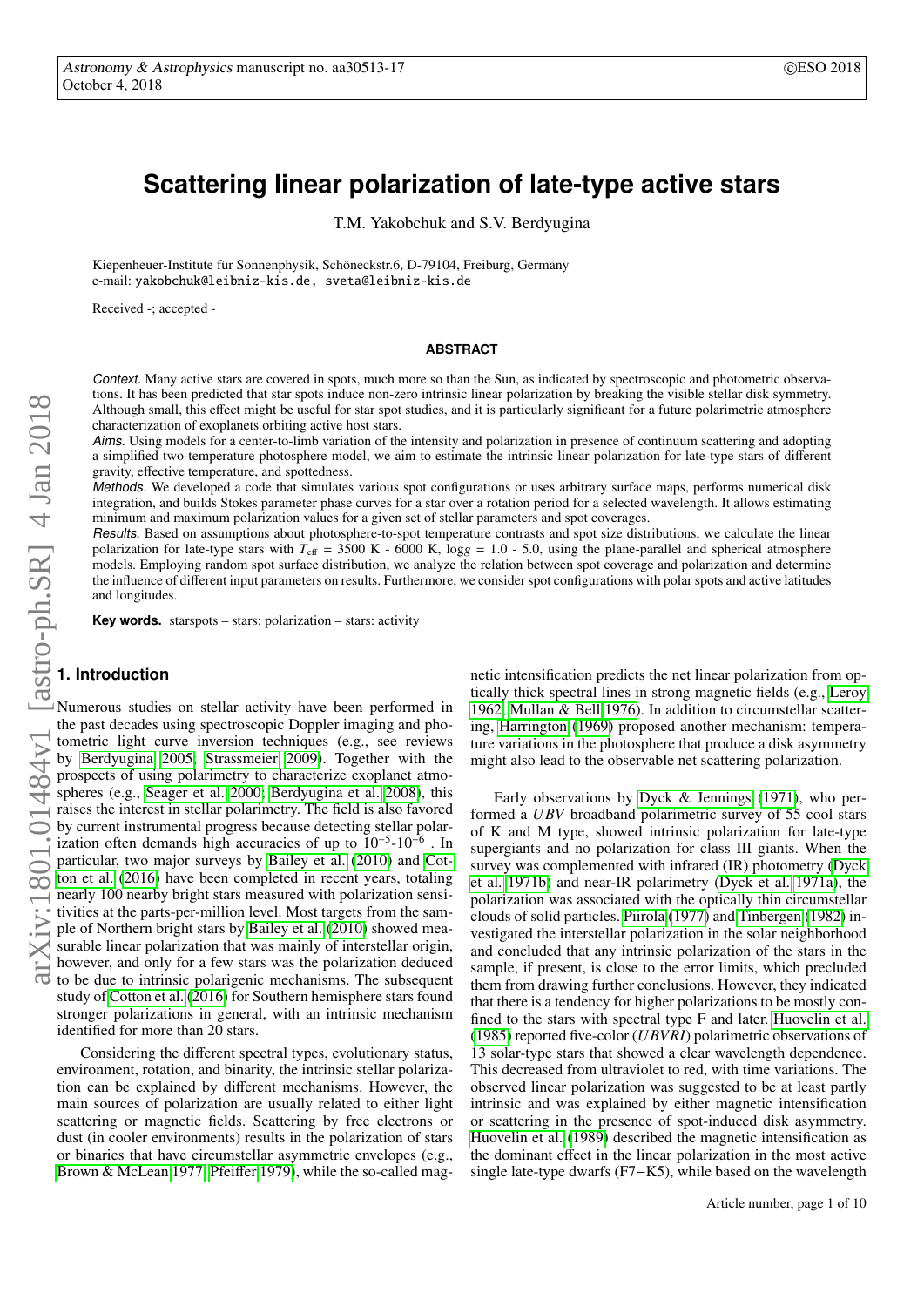dependence, it might result from a combination of Rayleigh and Thompson scattering in less active dwarfs.

In the recent study by [Cotton et al.](#page-9-2) [\(2016\)](#page-9-2), most stars in the sample showed positive detections with polarizations of more than 10−<sup>5</sup> , with several classical Be stars exceeding 10−<sup>3</sup> . Significant intrinsic polarization was found in most B stars in the sample, and it was also apparent for a number of late-type giants. It was attributed mainly to circumstellar dust shells. However, in some cases, other explanations were used. For the dust-free M giant  $\delta$  Oph, for instance, the variable and high-degree polarization was associated with Rayleigh scattering in the photosphere. Another recent study by [Cotton et al.](#page-9-14) [\(2017\)](#page-9-14) focused on nearby FGK dwarfs, for which they measured the linear polarization of 32 active, inactive, and debris-disk host stars with the same high precision. It was found that active stars in the sample have a mean polarization of  $(23.0 \pm 2.2) \times 10^{-6}$  (after subtracting the interstellar polarization), with maximum levels ranging up to ∼45 × 10−<sup>6</sup> . In their discussion of the mechanisms, the authors suggested the magnetic intensification as a most likely mechanism for active late-type dwarfs.

Binary stars reveal polarization that in most cases is produced by the same phenomena as in single stars, but it involves a more complex geometry and new asymmetries (see the review by [Manset 2005\)](#page-9-15). One particular class of non-eclipsing active binaries that are frequent in polarimetric studies is RS CVn-type close binaries, where one component is usually an active latetype evolved star and the second component is a faint unresolvable dwarf. [Scaltriti et al.](#page-9-16) [\(1993\)](#page-9-16) measured *UBVRI* linear and circular polarization in 15 RS CVn-type binaries, of which 6 systems showed evidence of circumbinary dust envelopes from the IR excess, 6 binaries did not show the excess, and the rest had uncertain detections. Later polarimetric observations of RS CVn systems reached similar conclusions, ascribing detected signals either to circumbinary envelopes or to the interstellar medium (e.g., [Yudin & Evans 2002;](#page-9-17) [Berdyugin et al. 2006;](#page-8-4) [Pandey et al.](#page-9-18) [2009\)](#page-9-18).

In this paper, we simulate the intrinsic linear polarization of late-type active stars that is due to spot-induced disk asymmetry. The simulations are based on the calculated data for the scattering polarization in continuum for plane-parallel and spherical stellar models. In Section 2 we describe the method we developed to generate spots of different size and surface distribution, and perform the disk integration to obtain the total Stokes parameters. In Section 3 we place constraints on the maximum polarization levels for different stellar models and present results for a random spot surface distribution. We analyze how our results depend on the inclination, wavelength, and photosphereto-spot temperature contrast. In a few subsections, we consider the polarization signatures expected from polar spots and active latitudes and longitudes. Section 4 concludes the paper.

# **2. Method**

#### 2.1. Generating spots

We developed a code that generates different spot distributions by coordinates, size, and temperature to calculate light curves and Stokes parameter variations over a stellar rotation period. Previously obtained surface maps and Doppler-imaging temperature/filling factor maps can also be used as input. The stellar surface is represented by a uniform spherical grid over longitude and latitude. For our simulations we chose a 1◦×1 ◦ grid resolution, which gives optimal accuracy and short computation times. The main model ingredients were chosen as described below.

## 2.1.1. Temperatures

Different methods indicate a tendency for hotter stars to have more highly contrasting spots than cooler stars, which seems to hold for active stars independent of their luminosity class [\(Berdyugina 2005\)](#page-8-0). Based on available published data (which are still scarce and inhomogeneous), [Andersen & Korhonen](#page-8-5) [\(2015\)](#page-8-5) (see the dashed blue line in Fig. 2) used a linear fit to describe the dependence between the effective temperature  $T_{\text{eff}}$ of a star and the spot temperature contrast ∆*T*. We adopted it in our simulations to determine the temperature of spot umbrae as follows:

<span id="page-1-3"></span>
$$
\Delta T = 0.45 T_{\text{eff}} - 1080. \tag{1}
$$

By setting the corresponding area and temperature ratios, we also added an option to include the penumbra for each spot. It was selected in our calculations, with the temperature ratio for penumbrae set to the mid-point between the photosphere and the umbra.

## 2.1.2. Sizes

With the exception of the Sun, no information is available about the spot size distribution on other stars, not to mention its dependence on the activity and spectral type. Therefore, spot sizes in the program can be set either manually (along with the coordinates), uniformly random within the specified size range, or following normal or lognormal distribution.

In the first statistically significant study by [Bogdan et al.](#page-8-6) [\(1988\)](#page-8-6), which covered the period from 1917 to 1982, sunspot umbral areas were found to be distributed lognormally. Using parameters of the lognormal fit from this study, obtained for combined solar minimum and maximum, [Solanki & Unruh](#page-9-19) [\(2004\)](#page-9-19) extrapolated them to higher activity levels of solar-like stars, suggesting several scaling laws. [Bogdan et al.](#page-8-6) [\(1988\)](#page-8-6) gave the size distribution as

<span id="page-1-2"></span>
$$
\frac{dN}{dA} = \left(\frac{dN}{dA}\right)_{max} \exp\left[-\frac{(\ln A - \ln\langle A \rangle)^2}{2\ln \sigma_A}\right],\tag{2}
$$

where  $\langle A \rangle$  is the mean spot umbral area, and  $\sigma_A$  determines the width of the lognormal distribution. [Bogdan et al.](#page-8-6) [\(1988\)](#page-8-6) expressed the area and the width of the distribution in units of <sup>10</sup><sup>−</sup><sup>6</sup>*A*<sup>1</sup>/<sup>2</sup>. [Solanki & Unruh](#page-9-19) [\(2004\)](#page-9-19) suggested that these parameters change with the total starspot area coverage as

<span id="page-1-0"></span>
$$
\sigma_A = \sigma_A^0 + \Delta_{\sigma} (A_{\rm spot}/A_*)^{n_{\sigma}}
$$
\n(3)

<span id="page-1-1"></span>
$$
\langle A \rangle = \langle A \rangle^0 + \Delta_A (A_{\text{spot}} / A_*)^{n_A},\tag{4}
$$

where  $\Delta_{\sigma}$  and  $\Delta_{A}$  are coefficients determining the increase in the width and mean area of the spot size distribution with increasing activity, expressed as the ratio of the area occupied by spots to the total stellar surface area  $A_{\text{spot}}/A_*$ . Next,  $\sigma_A^0$  and  $\langle A \rangle^0$  are parameter values in the limit of zero spot coverage. It is asare parameter values in the limit of zero spot coverage. It is assumed that the dependence on the activity is a power law, with exponents  $n_{\sigma}$  and  $n_A$ . In practice,  $\Delta_{\sigma}$  and  $\Delta_A$  and the zero-limit parameter values were determined by solving Eqs. [3](#page-1-0) and [4](#page-1-1) using the known spot coverage and the distribution width of the solar minimum and maximum from [Bogdan et al.](#page-8-6) [\(1988\)](#page-8-6) for a selected power  $n_{\sigma}$  or  $n_A$ .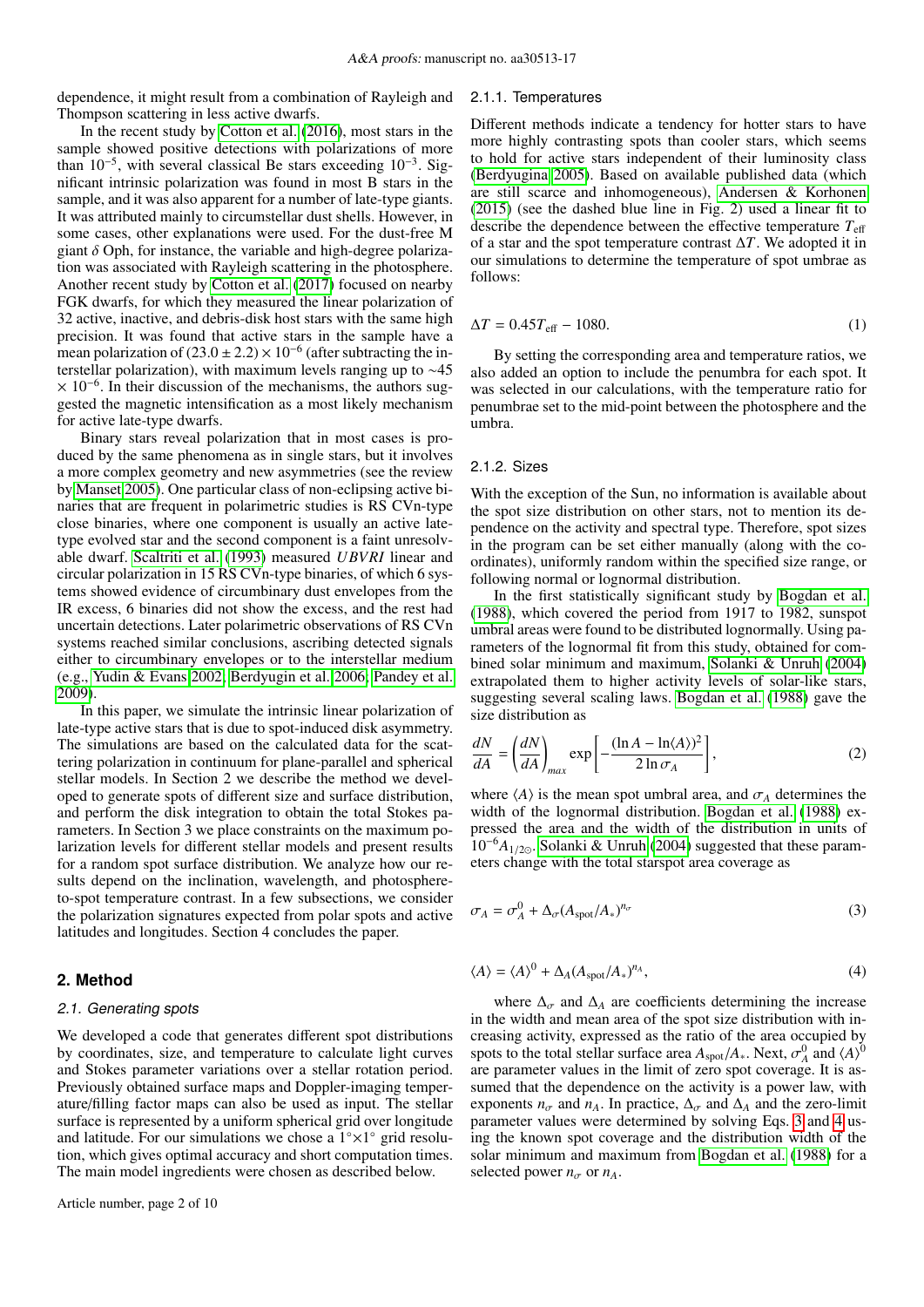It should be noted that except for the paper by [Solanki](#page-9-19) [& Unruh](#page-9-19) [\(2004\)](#page-9-19) for solar-like stars, no comprehensive studies have been devoted to spot size distributions in stars of different spectral type and activity (for low-mass stars, also see [Jack](#page-9-20)[son & Je](#page-9-20)ffries [2013\)](#page-9-20). Current Doppler-imaging studies, which potentially approach the topic most directly, offer a resolution no better than several square degrees (e.g., [Strassmeier 2009;](#page-9-0) [Kochukhov 2016\)](#page-9-21), which is not sufficient for meaningful size distribution constraints. Although Doppler maps of many stars reveal large active areas, it is therefore not possible to distinguish whether they are homogeneous structures or agglomerates of many smaller spots.

Because [Solanki & Unruh](#page-9-19) [\(2004\)](#page-9-19) only extrapolated their size distributions for solar-like stars, additional assumptions were needed for other late-type stars. By simply using the scaling laws with solar values for other stars, we obtain overly small spots for giants and too large spots for dwarfs, both of which seems improbable. We finally adopted the scaling relations [3](#page-1-0) and [4,](#page-1-1) but instead of absolute solar spot sizes, we chose relative angular sizes with the same parameter values, but in stellar surface area units of 10−6*A*1/2∗.

Using the scaling law in Eq. [3](#page-1-0) for  $\sigma_A$ , we assumed that the other parameter,  $\langle A \rangle$ , was fixed at  $0.57 \times 10^{-6} A_{1/2*}$  (i.e., equal to the solar value at  $R_* = 1 R_{\odot}$  from [Bogdan et al. 1988\)](#page-8-6). Accordingly, when scaling  $\langle A \rangle$  with Eq. [4,](#page-1-1) the distribution width,  $\sigma_A$ , remained constant and equal to 4×10<sup>−</sup><sup>6</sup>*A*<sup>1</sup>/2<sup>∗</sup>. Owing to the ambiguity of the results from varying two parameters simultaneously, [Solanki & Unruh](#page-9-19) [\(2004\)](#page-9-19) refrained from considering these extrapolations in detail. Below we present the results we obtained using scalings for  $\sigma_A$  and  $\langle A \rangle$  for selected  $n_\sigma$  and  $n_A$  exponents in the range between 0.5 (square-root law) to 1.0 (linear), following the prescriptions of [Solanki & Unruh](#page-9-19) [\(2004\)](#page-9-19).

Finally, the starspots in our study were assumed to have circular shape and to consist of umbral and penumbral regions with areas ratios 1:4. Similarly to [Solanki & Unruh](#page-9-19) [\(2004\)](#page-9-19), the area in Eq. [2](#page-1-2) also corresponded to the umbral area, while for the total spot coverage in Eqs. [3](#page-1-0) and [4,](#page-1-1) we integrated the stellar surface grid by pixels including both umbral and penumbral parts.

#### 2.1.3. Coordinates

We added several options for how spots could be distributed on the stellar surface. Along with the manually set coordinates, this includes random distribution, active latitudes and longitudes, and polar spot generation. The simulation for a random spot distribution implies that the spots are distributed uniformly randomly in longitude,  $\phi$ , and in sine of latitude,  $sin(\theta)$ , to produce an equal probability across the stellar surface. We avoided overlapping of generated spots: before we placed each spot, we iteratively checked for overlaps with umbral regions of previously added spots on the surface map and then relocated when necessary (1000 iterations at most).

Additionally, we assumed that spots do not evolve in time in size and position, and there is no differential stellar rotation, although this can be readily implemented in the code.

#### 2.2. Integrating the disk

Our calculations are based on the previously developed code for exoplanet transit polarization simulations [\(Kostogryz et al.](#page-9-22) [2015\)](#page-9-22), and it employs two-dimensional grid integration. Here we chose a uniform Cartesian grid representing the sky plane, integrating over only those grid pixels whose centers are inside

the stellar disk. We tried different binning as well as a more advanced polar grid integration that accounted for partially divided pixels (this includes both spot and photosphere-projected stellar surface elements) to test the reliability of the method. The uniform grid was found to be sufficiently accurate for resolutions after a certain level and did not show any noticeable artifacts related to the pixelation of the limb. Similarly, we found that partially divided pixels do not need special consideration. A grid of 1000x1000 pixels size was chosen, which is both fast and accurate enough for the required polarization levels.

During integration, we transformed the coordinates of each grid pixel into the spherical coordinate system of the star, finding the corresponding longitude/latitude and the temperature (or the filling factor), according to a given stellar rotation axis orientation and phase angle. The total Stokes parameters at each rotation phase were calculated by summing all grid pixels of the visible stellar disk as follows:

<span id="page-2-0"></span>
$$
F = \sum_{i,j} a_{ij} I(\mu_{ij})
$$
\n(5)

$$
q = \sum_{i,j} a_{ij} I(\mu_{ij}) P(\mu_{ij}) \cos 2\phi_{ij} / F
$$
 (6)

<span id="page-2-1"></span>
$$
u = \sum_{i,j} a_{ij} I(\mu_{ij}) P(\mu_{ij}) \sin 2\phi_{ij} / F,
$$
 (7)

where  $a$  is the area of the  $i$ ,  $j$  pixel (constant for a regular grid),  $\mu$  is the angle between the surface normal and the line of sight to the observer,  $\phi$  is the polar angle of a system with the origin at the disk center, *F* is the total stellar flux, and *q* and *u* are normalized Stokes parameters. We note that the relative flux is normalized to the total flux of an unspotted photosphere in our analysis. The center-to-limb variations of intensity  $I(\mu_{ij})$  and polarization  $P(\mu_{ij})$  were found through trilinear interpolation using the lookup tables from [Kostogryz & Berdyugina](#page-9-23) [\(2015\)](#page-9-23) and [Kostogryz](#page-9-24) [et al.](#page-9-24) [\(2016\)](#page-9-24), according to the selected wavelength, surface gravity, and temperature of a star. [Kostogryz & Berdyugina](#page-9-23) [\(2015\)](#page-9-23) calculated the tables for continuum spectra of FGK stars (*T*eff  $= 4500$  K - 6900 K,  $logg = 2.0$  - 5.0, and wavelength range  $4000 - 7000$  Å) for the Phoenix grid of plane-parallel models, and in [Kostogryz et al.](#page-9-24) [\(2016\)](#page-9-24) similar calculations were made for a wider range of models ( $T_{\text{eff}}$  = 4000 K - 7000 K and logg  $= 1.0 - 5.5$ ) assuming a spherical stellar atmosphere. In addition, we used unpublished data on intensity and polarization variations for both plane-parallel and spherical cooler models with temperatures down to 3000 K, obtained with the same code by N. Kostogryz (2016, private communication). It should be noted that these data for cooler stars do not include atomic and molecular absorption lines, which can lead to overestimated polarization values, especially for blue wavelengths and for dwarfs with higher surface gravities (depending on the selected wavelength). Evidently, a proper spectrum synthesis code is needed to calculate the intrinsic polarization for these cases. However, the depolarizing effect from absorption lines may not be very significant because when the absorption line suppresses the polarization, the intensity is also reduced. In turn, this will affect the normalized polarization parameters that we calculate less strongly. Additionally, coherent scattering processes, especially in molecular bands, as seen on the Sun (e.g., [Berdyugina et al. 2002\)](#page-8-7) probalby increase polarization further, which counteracts the effect of the absorption lines.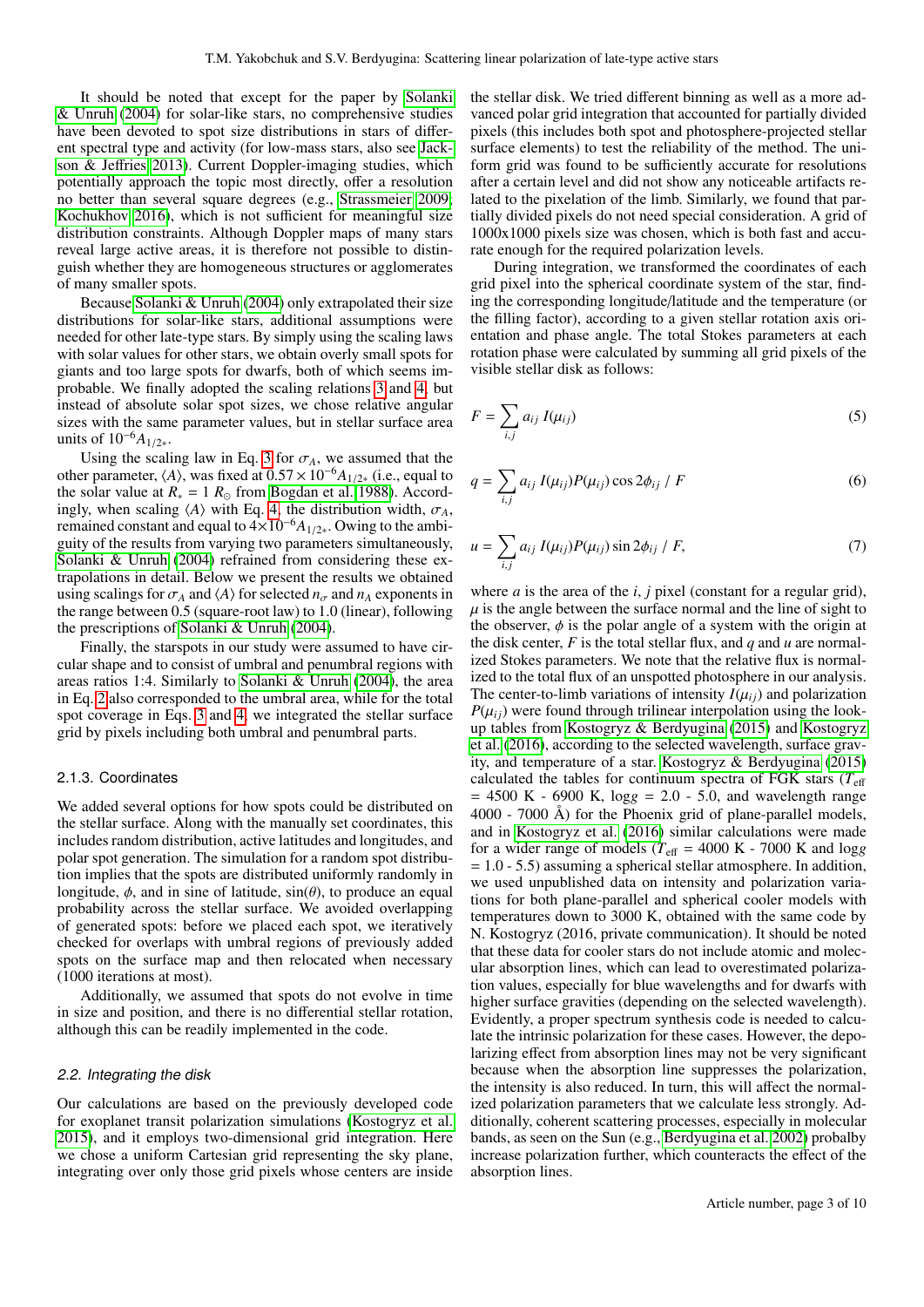

<span id="page-3-0"></span>Fig. 1. Highest polarization degree as a function of effective temperature for different types of stars in selected wavelengths using plane-parallel (*dashed*) and spherical (*solid*) model atmospheres.



<span id="page-3-1"></span>Fig. 2. Spotted area distribution on a stellar disk resulting in the highest polarization for two models at  $\lambda = 4450$  Å: a)  $T_{\text{eff}} = 3500$  K,  $T_{\text{spot}} = 3000$  K, and logg = 2.0, and b)  $T_{\text{eff}} = 5100$  K,  $T_{\text{spot}} = 3875$  K, and logg  $= 2.0$ . The spotted area is shown with the darker color. For other stellar models, the highest possible polarizations are obtained at intermediate spot coverage with similar disk appearances, in which photosphere regions at the top and bottom vary between the two cases.

# **3. Results**

#### 3.1. Constraining the upper polarization limits

According to the definition of the Stokes *Q* and *U* parameters, for any arbitrarily spotted disk, a direction exists in which *Q* takes its maximum value and *U* is zero. Thus, the problem of determining the highest possible polarization degree for a given star can be reduced to the problem of determining the highest normalized *<sup>Q</sup>*/*I*. Since the Stokes *<sup>Q</sup>* is proportional to the cosine of the double angle, the stellar disk is divided into four *Q* quadrants of opposite sign that cancel each other out. Every point at a distance  $\mu$  from the disk center has seven counterpart points in the other octants that can take the same *Q* and *I* absolute values. In the two-temperature model, the highest total polarization from the combination of these eight points is obtained when  $\Delta Q_{ij}^{max}$  =  $4 \times (Q_{ij}^{\text{phot}} - Q_{ij}^{\text{spot}})$ , with the total flux being  $4 \times (F_{ij}^{\text{phot}} + F_{ij}^{\text{spot}})$ . Searching for the normalized polarization degree, that is, for the ratio of the total polarized flux to the total flux from a star, we began by calculating the minimum total flux  $F_{\text{tot}}^0$ , which corresponds to the fully spotted disk with zero *Q*tot. Next, we searched for the sky plane grid pixels in succession that would give the maximum  $\overline{Q}_{\text{tot}}^{k+1}/F_{\text{tot}}^{k+1} = (Q_{\text{tot}}^k + \Delta Q_{ij}^{max})/(F_{\text{tot}}^k + \Delta F_{ij}^{max})$ , where  $\Delta F_{ij}^{max} = 4 \times (F_{ij}^{phot} - F_{ij}^{spot})$ . In parallel, the following condition was checked:  $\Delta Q_{ij}^{max} F_{\text{tot}}^k > \Delta F_{ij}^{max} Q_{\text{tot}}^k$ . When the right part exceeded the left, the remaining grid pixels were considered as occupied by spots, meaning that their contribution to the total polarization due to a lower flux exceeded the  $\Delta Q_{ij}^{max}$  contribution.

Figure [1](#page-3-0) shows the highest polarization degree that can be reached by different types of stars assuming the spot temperature contrasts from [Andersen & Korhonen](#page-8-5) [\(2015\)](#page-8-5) for selected wavelengths corresponding to the effective midpoints of *<sup>B</sup>*, *<sup>V</sup>*, and *I* broadband filters. The solid lines mark the results obtained with spherical atmosphere models, and the dashed lines show the plane-parallel models. We note that spherical models include lower gravity  $\log g = 1$ , which is not available for the planeparallel model data. The two model sets match well for higher gravities and stars in the lower and upper effective temperature ranges. In general, the curves for the plane-parallel models appear to be less sensitive to the temperature, especially for lower log*g*, while the spherical models show a noticeable depression in between 4500 and 5500 KK that grows at lower wavelengths. This feature is discussed in detail in [Kostogryz et al.](#page-9-25) [\(2017\)](#page-9-25), who considered the differences between plane-parallel and spherical models of a host star atmosphere for exoplanet transit polarimetry. Similarly, the transit polarization for spherical atmospheres in this temperature range was also found to be lower than for plane-parallel atmospheres. This is explained by the noticeable temperature differences between atmospheric layers in the input plane-parallel and spherical models, which affect the calculated center-to-limb intensity and polarization profiles. Specifically, spherical models are systematically cooler than the planeparallel models by up to 500 K at  $T_{\text{eff}}$  = 5000 K (see Fig.4 in [Kostogryz et al. 2017\)](#page-9-25), and this temperature difference diminishes rapidly toward higher  $T_{\text{eff}}$ , similarly to what is observed in Figure [1.](#page-3-0)

In Figure [2](#page-3-1) we show several examples of disk asymmetries that result in the highest linear polarization for the selected active stars. They show that the highest polarization is obtained when most of a star is covered by spots, with the quiet photosphere confined to narrow segments at the top and bottom in Fig. [2.](#page-3-1) For other stellar models we found similar visible disk appearances with an intermediate ratio of spots and quiet photosphere. Evidently, these asymmetries are not to be observed, and the expected scattering polarization levels due to the spots are probably significantly lower than the derived upper limits.

#### 3.2. Spot coverage dependency

Using the scaling relations [\(3\)](#page-1-0) and [\(4\)](#page-1-1) for a lognormal size distribution and a random surface spot configuration, we next checked how the polarization depends on the total spot coverage for dif-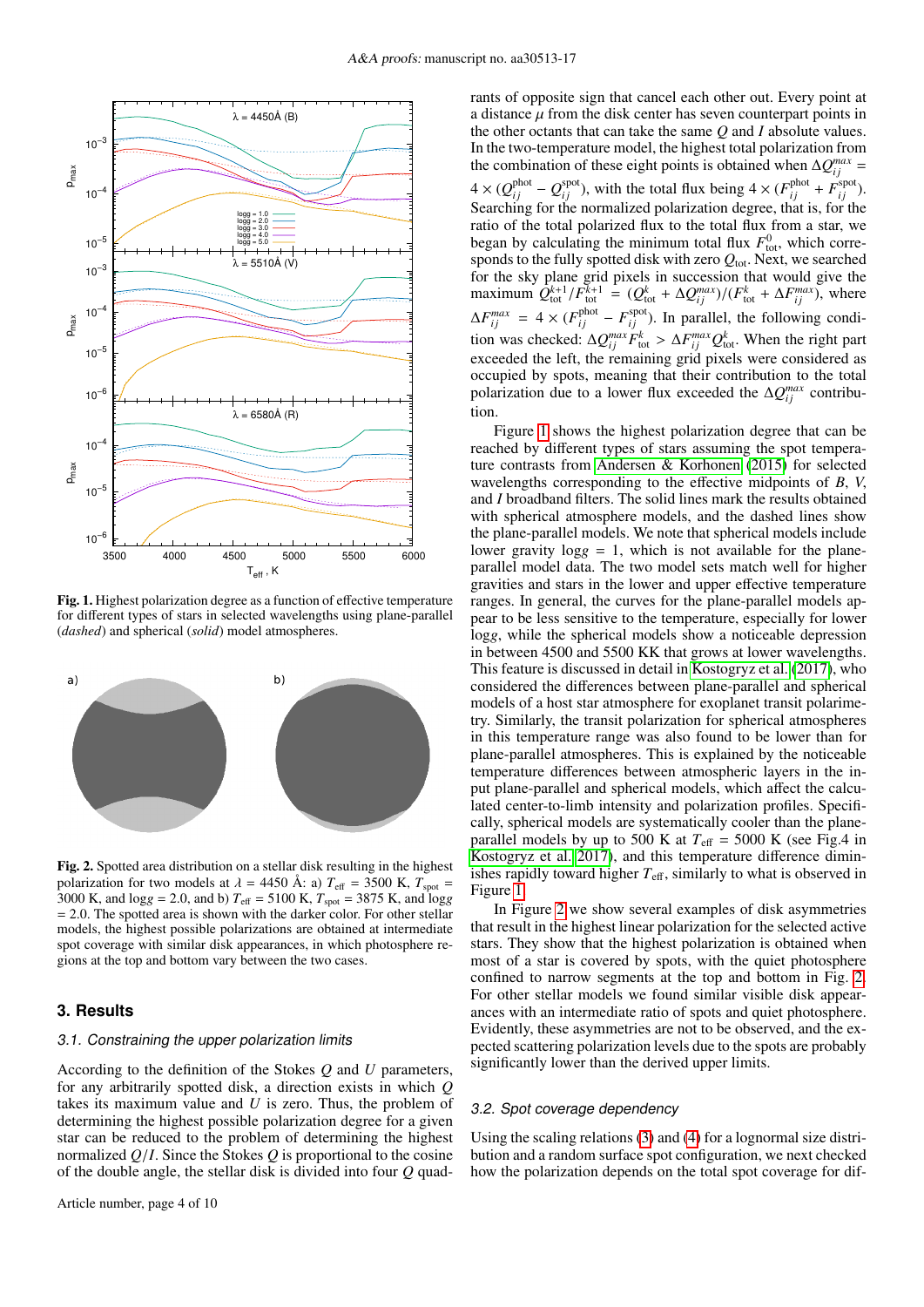

<span id="page-4-0"></span>Fig. 3. Relative flux and polarization degree phase curves for a model M2IV star with  $T_{\text{eff}}$  = 3500 K,  $T_{\text{spot}}$  = 3000 K, and log<sub>g</sub> = 3.0 at  $\lambda$  = 4450 Å for one total spot coverage of 30%, but different average spot sizes  $\langle A \rangle$  (1.63 and 9.38 [×10<sup>-6</sup>*A*<sub>1/2∗</sub>]), calculated using *n<sub>A</sub>* = 0.5 (*top*) and 1.0 (*bottom*).

ferent types of stars. As mentioned above, the coverage was calculated as a fraction of the spherical grid elements occupied by umbral and penumbral regions, as in [Solanki & Unruh](#page-9-19) [\(2004\)](#page-9-19). According to this definition, the polarization will not fully cancel out and become zero for a 100% spotted star because of the remaining umbra-penumbra inhomogeneities. It can be noted that for a given size distribution and total coverage, the random surface distribution statistically gives a lower limit polarization constraint, and any systematic deviations from it will increase the disk asymmetry and the net polarization.

[Solanki & Unruh](#page-9-19) [\(2004\)](#page-9-19) suggested that reasonable choices of the exponents  $n_A$  and  $n_\sigma$  in the scaling relations of Eqs. [\(3\)](#page-1-0), [\(4\)](#page-1-1) lie within the range of 0.5 to 1.0. Figure [3](#page-4-0) illustrates how the choice of the scaling law for the average spot size affects the polarization levels. The difference between linear and squareroot laws is significant; it amounts to almost a factor of 3 for the amplitude and the maximum polarization degree per rotation period. Our tests for  $n_{\sigma}$  showed a similar tendency with an even greater discrepancy.

To analyze the connection between the polarization and the total spot coverage, we selected several model stars with different gravities and temperatures. The spot temperature contrast for each model was found from Eq. [\(1\)](#page-1-3), and the stellar rotation axis was directed parallel to the sky plane, meaning that it had an inclination of 90◦ (see the next subsection for the effect of inclination). Accounting for the large polarization scatter obtained using different initial random seeds, we ran 100 iterations for each spot coverage and then averaged the results. In Figure [4](#page-4-1) we plot the maximum polarization degree against the total spot coverage for three model stars: 1) a K5V dwarf with  $T_{\text{eff}} = 4300 \text{ K}$ ,  $T_{\text{spot}} = 3450 \text{ K}$ , and  $\log g = 4.5$ , 2) a K1IV subdwarf with  $T_{\text{eff}} =$ 5100 K,  $T_{\text{spot}} = 3875$  K, and  $\log g = 3.0$ , and 3) an M2III giant with  $T_{\text{eff}} = 3500 \text{ K}$ ,  $T_{\text{spot}} = 3000 \text{ K}$ , and  $\log g = 1.5$ . In addition to



<span id="page-4-1"></span>Fig. 4. Maximum polarization degree per rotation period for three stellar models versus total spot coverage for  $\lambda = 4450$  Å. We show results for two scaling laws for distribution width  $\sigma_A$  (in blue) and average spot size  $\langle A \rangle$  (in red). The solid lines correspond to the linear scaling law, and the dash-dotted lines show the square-root law.

considerable scatter, there is a large difference between the lower and upper curves that is on the order of one magnitude. We conclude from Figs. [3](#page-4-0) and [4](#page-4-1) that the greater the width of distribution  $\sigma_A$  and average size  $\langle A \rangle$ , the more inhomogeneous the produced surface maps, and consequently, the greater the disk asymmetries and the higher the total polarization. We also found that the average polarization degree values per rotation period correlate with the maximum values, being in general twice as low, with a small scatter between 1.8 and 2.2. For selected model stars, the corresponding upper limit constraints from the previous section are ∼10-100 times higher than the maximum polarization degrees per rotation period, depending on the scaling law used.

No data are available on the ratio of umbra-to-penumbra area for other stars, and it is questionable whether the solar value we adopted here is universal and does not vary between different stellar types. To check the influence of this parameter on our results, we therefore ran several tests using the same parameters and scalings, but generating spots without penumbra. As a result, we found very similar correlations for polarization and spot coverage, within the scatter shown in Fig. [4.](#page-4-1) This implies that the umbra-to-penumbra ratio plays a less important role in defining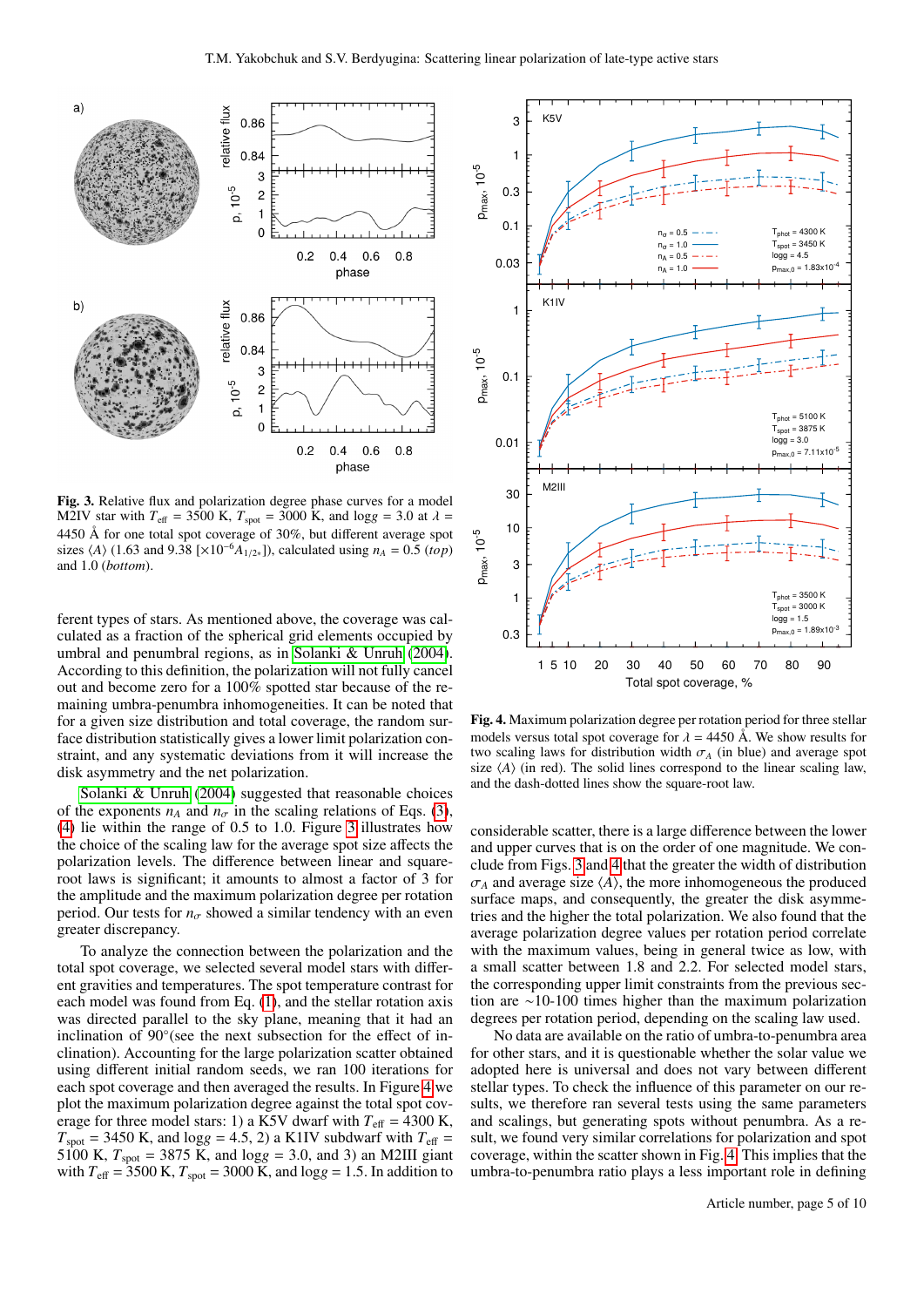

<span id="page-5-0"></span>Fig. 5. Maximum polarization degree per rotation period for model stars with a spherical atmosphere, simulated for 30% spot coverage and a lognormal spot size distribution with a square-root scaling of the average spot area.

polarization levels than the other parameters, such as size or surface distributions.

For a total spot coverage of 30%, the maximum polarization degree per rotation period versus effective temperature for the stars with different surface gravity, using spherical atmosphere models, is shown in Fig. 5. For each model, 50 random spot configurations were simulated, and the results were averaged. We used the scaling relation for the average spot area with  $n_A$  equal to 0.5, which gives a lower polarization (as seen in Fig. [1\)](#page-3-0). We also checked the scaling for the distribution width with  $n_{\sigma} = 1$ , and it gives identical results over the whole temperature range, but higher by a factor of 1.5. While tests with  $n_A = 0.5$  showed very small scatter with standard deviations of about 0.5%, for  $n_{\sigma} = 1$  the scatter was significantly larger, amounting to nearly 25%.

Assuming that the selected two-temperature model, the photosphere-to-spot temperature contrasts, and the spots size distributions are reasonable, the relations shown in Figs. [4](#page-4-1) and [5](#page-5-0) present lower estimates of the linear scattering polarization for a given set of stellar models. In the following we analyze how the different input parameters influence our simulations.

## 3.3. Inclination effect

Since our present model does not include spot evolution, the Stokes parameters *Q* and *U* for a star that is seen pole-on will vary harmonically during the rotation period, producing a constant polarization degree. Obviously, changing the inclination angle of the rotation axis from 0◦ (pole-on) to 90◦ will result in an increase of the polarization degree amplitude. We selected the same stellar models as in the previous section and generated 100 random spot configurations per spot coverage for each model, which ranged from 10% to 90% with a step of 10%, scaling the width parameter of the spot size distribution using  $n_{\sigma} = 0.5$  and 1.0. Each simulated spot configuration was used to calculate the polarization at all inclination angles, the results were normalized to  $i = 90^\circ$  and then averaged over 100 iterations. Analyzing the data, we did not find any dependency on the total spot coverage and averaged results over this parameter. Figure [6](#page-5-1) shows the normalized polarization degree amplitude and its average over the rotation period versus the inclination of the rotation axis for the selected stellar models, using two scaling laws. The gradual



<span id="page-5-1"></span>Fig. 6. Polarization degree amplitude (*top*) and average (*bottom*) values per rotation period for different axis inclination angles at  $\lambda = 4450$ Å, (normalized to 90◦ ). Models are the same as in Fig. [4.](#page-4-1) For each model, different spot coverages were tested, using two scalings for  $\sigma_A$  with  $n_{\sigma}$ , equal to 0.5 (dash-dotted line) and 1.0 (dashed line). The average curve from all simulations is shown as the black solid line.



<span id="page-5-2"></span>Fig. 7. Average polarization degree per rotation period at different wavelengths, normalized to  $\lambda = 4000$ Å. For each stellar model the overlying curves are the power-law best fit obtained for 10% total spot coverage, while the underlying curves are for 50% coverage. For K1IV, the results for two different size distributions are shown (see text).

increase in average polarization toward lower inclination angles is likely to result from the insufficient statistics and is not a real feature, because the same curves as obtained using the median average showed the decrease. When we analyzed the other dependencies, the K1IV model showed a noticeable deviation from M2III and K5V, also for different scalings. In general, the average polarization degree amplitude increases with the inclination of the rotation axis, rising more rapidly at smaller inclinations and not changing significantly after  $i > 40^\circ$ .

## 3.4. Wavelength dependence

To determine the wavelength dependence of the polarization, we used two spot size distributions that resulted in lower and upper polarization estimates for the stellar models in Fig. [4,](#page-4-1) scaling the average spot size using  $n_A = 0.5$  and the width of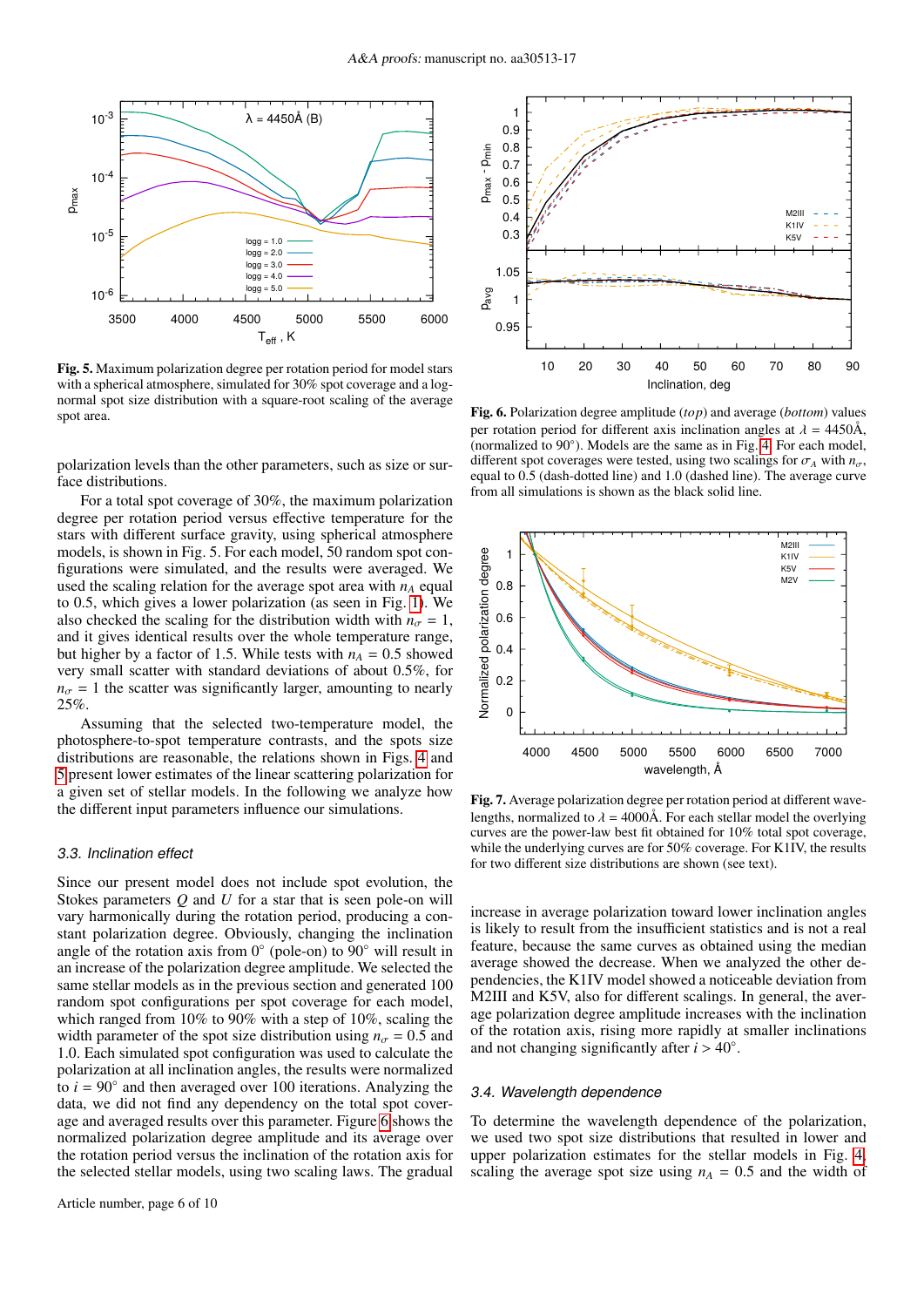the distribution with  $n_{\sigma} = 1.0$ . They were used to generate surface maps with total spot coverages of 10% and 50%. Similarly to the inclination above, each simulated spot configuration was run through all selected wavelengths. We performed 50 iterations per parameter set and stellar model. The results were averaged and normalized to the wavelength of 4000Å. In Figure [7](#page-5-2) we show the dependencies for four different stellar models. Although Rayleigh scattering is the dominating process for the intrinsic polarization in most late-type stars, it is evident that the wavelength dependencies show significant deviations from the  $\lambda^{-4}$  law, even though the input intrinsic polarizations for the quiet photosphere and spots separately generally follow it. This quiet photosphere and spots separately generally follow it. This is explained by the complex interplay of both limb-darkening and polarization wavelength dependence for a given temperature of spots and photosphere, when the total normalized Stokes parameters are calculated. Fits using the power-law function for our entire model set resulted in a wide range of exponents  $n<sub>\lambda</sub>$ between -2 and -10. We found that steeper curves are more characteristic for cooler stars with a higher surface gravity. Tests also showed a minor dependence on the selected size distribution and total spot coverage. Figure [7](#page-5-2) shows that curves for 10% and 50% spot coverage nearly coincide for the K5V, M2III, and M2V models. On the other hand, tests for the hotter K1IV model showed a higher degree of scattering for the different iterations and a stronger dependency on spot sizes and total coverage. To understand this, the following approximated ratio of polarization degrees  $p$  at different wavelengths and distance  $\mu$  from the disk center can be considered:

$$
\frac{p^{\lambda_1}}{p^{\lambda_2}} \approx \frac{I_{\text{phot}}^{\lambda_1} P_{\text{phot}}^{\lambda_1} - I_{\text{spot}}^{\lambda_1} P_{\text{spot}}^{\lambda_1}}{I_{\text{phot}}^{\lambda_2} P_{\text{phot}}^{\lambda_2} - I_{\text{spot}}^{\lambda_2} P_{\text{spot}}^{\lambda_2}} \frac{F_{\text{tot}}^{\lambda_2}}{F_{\text{tot}}^{\lambda_1}},\tag{8}
$$

where *P* and *I* are functions of  $\mu$ , as in Eqs. [\(5\)](#page-2-0)-[\(7\)](#page-2-1), and  $F_{\text{tot}}$ is the total stellar flux, assuming no spots. We found that the ratio is almost independent of  $\mu$  for the K5V, M2III, and M2V models, and it is close to values in Fig. [7.](#page-5-2) This can explain the convergence of results for these stellar models for different spot sizes and coverage. On the other hand, for the K1IV model, the ratio was found to vary significantly with  $\mu$ , which is visible in the wider variations in Fig. [7.](#page-5-2)

#### 3.5. Spot temperature contrast

Accounting for a small number of available measurements of spot temperatures for different active stars, the [Andersen & Ko](#page-8-5)[rhonen](#page-8-5) [\(2015\)](#page-8-5) linear fit that relates the spot contrast to the effective temperature can be used only as a first approximation because the real dependence is probably more complex and depends on more parameters. We performed additional tests to verify how this parameter affects our simulations. Like in previous subsections, the tests were made for several total spot coverages (scaling the width of the size distribution using  $n_{\sigma} = 1.0$ ) with multiple runs averaged and normalized to values from Eq. [1.](#page-1-3) Figure [8](#page-6-0) illustrates the average polarization degree per rotation period versus the relative spot temperature contrast for five different stellar models. All models showed a certain dependency on the total spot coverage and the choice of the spot size distribution. As expected, the polarization grows with the spot temperature contrast, with the average degree higher by 1.2 times to 4 times in Fig. [8](#page-6-0) when the contrast is increased by a factor of 1.75. Similar reverse trends are observed when the temperature contrast is decreased by a factor of 4. In general, depending on



<span id="page-6-0"></span>Fig. 8. Average polarization degree per rotation period versus spot temperature contrast (normalized to the contrasts in [Andersen & Korhonen](#page-8-5) [2015\)](#page-8-5). For each stellar model, the dash-dotted lines show the 10% total spot coverage, and the solid lines show 50% coverage.

selected stellar model, knowing the spot temperature is important for linear polarization simulations.

### 3.6. Active latitudes

As shown previously, there is a large scatter of polarization estimates for random spot configurations. However, it can be shown that introducing any deviation from a random surface distribution for a fixed total spot coverage is expected to systematically increase the polarization degree. Similarly to the Sun, where the sunspot occurrence is confined to certain latitudes, we performed simulations for starspots by selecting a Gaussian surface distribution with different width over latitude in both hemispheres. Figure [9](#page-7-0) shows our results of modeling active latitudes at  $\pm 40^\circ$ , with the width equal to  $\pm 10^{\circ}$  for a K1IV star with 10% total spot coverage. One common feature that is also found below for a polar spot configuration is the upward shift observed in the Stokes *Q* phase curve, which increases the average polarization degree as well. For a given orientation in the sky plane, this can be explained schematically: breaking the axisymmetry between the left and right parts of the disk results in residual total Stokes *U*, while changing the axisymmetry between top right and bottom left parts affects Stokes *Q*, as seen in this case. The Stokes parameters are always defined in the instrumental system, therefore a comparison of our simulations and observations requires knowing the stellar rotation axis orientation, which is rarely known. However, with sufficient sensitivity, polarimetry is also a technique that may allow determining the rotation axis orientation (e.g., from continuous phase curves of recurring spots). That said, the degree of polarization depends on the rotation axis inclination angle alone, being invariant to the orientation of axis projection in the sky plane.

It is worth noting that only varying the width of the Gaussian distribution over latitude for a fixed spot configuration can retain the amplitudes of polarization parameters nearly unchanged. However, depending on the inclination of the rotation axis combined with the location of active latitudes, the phase curves can change significantly, which complicates the analysis.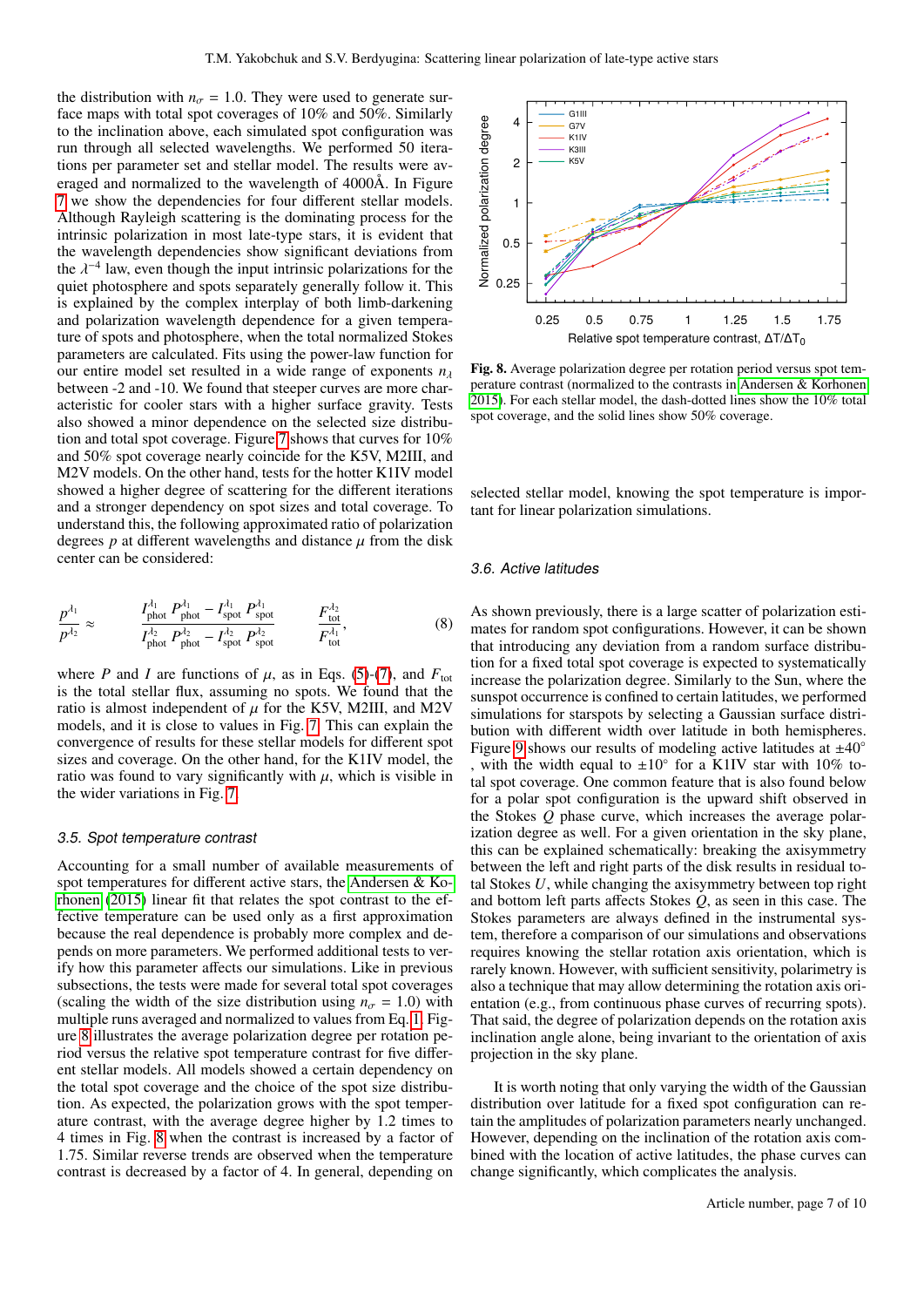

<span id="page-7-0"></span>Fig. 9. Relative flux, normalized Stokes *Q* and *U* parameters, and polarization degree, simulated for a K1IV star with active latitudes at  $\pm 40^\circ$ and a total spot coverage of 10% (solid lines). The same results for a random surface spot distribution are shown with dashed lines.



<span id="page-7-1"></span>Fig. 10. Same as in Fig. [9,](#page-7-0) simulated for XX Tri with a polar spot configuration and a total spot coverage of 8%.

# 3.7. Polar spots

Essentially, we found the same peculiarities in simulating polar spots as in active latitudes: a shift in the Stokes parameters and an offset in the degree of the polarization phase curves. Since the inclination angles of the rotation axis of known active stars usually constitute 50-60 degrees or more, high-latitude and polar spots can be seen closer to the limb than the lower active latitude spots, producing higher linear polarization. In addition, reported large high-latitude spots, particularly in RS CVn systems, are often long-lasting phenomena (e.g., [Xiang et al. 2015;](#page-9-26) [Künstler](#page-9-27) [et al. 2015;](#page-9-27) Kővári et al. 2015, [2016\)](#page-9-29), which makes them suitable targets for limb-polarization effect detection, as discussed on the example of XX Tri below.

#### 3.7.1. XX Triangulum

Polar and high-latitude spots have been reported for many stars, based mainly on Doppler imaging (e.g., Table 2 in [Strassmeier](#page-9-0) [2009\)](#page-9-0), and more recently also from interferometric observations,

particularly for  $\lambda$  And [\(Parks et al. 2015\)](#page-9-30) and  $\zeta$  And [\(Roetten](#page-9-31)[bacher et al. 2016\)](#page-9-31). The spot sizes range from 0.1% to more than 10% of the stellar surface. To estimate the linear polarization expected due to the disk asymmetry, we selected the very active close RS CVn binary XX Tri (HD 12545), the bright component of which is a spotted red giant of K0III spectral type. It is one of the record holders in terms of the spot coverage, and is particularly known to have a polar superspot comprising about 10% of the whole stellar surface, as shown by [Strassmeier](#page-9-32) [\(1999\)](#page-9-32) from Doppler imaging. In the later study by [Künstler et al.](#page-9-27) [\(2015\)](#page-9-27), conducted in a time span of six years with the same technique, but using a different inversion code, the large high-latitude spots were confirmed and their formation, merging, and decay were analyzed.

Taking the properties of XX Tri as listed in [Künstler et al.](#page-9-27) [\(2015\)](#page-9-27), we simulated the polar active region of the star with our code to estimate the linear polarization for it. The active region was simulated as consisting of smaller spots using the scaling law with  $n_A = 1.0$  and setting a Gaussian surface distribution centered on the latitude of 70◦ (see Figure [10\)](#page-7-1). We adopted a total spot coverage from 5% to 15% and varied the Gaussian width from  $10^{\circ}$  to  $20^{\circ}$ , and found the resulting average polarization degree to lie between  $3 \times 10^{-5}$  and  $6 \times 10^{-5}$  with an amplitude range of  $1.2 - 1.8 \times 10^{-5}$  (the lower values were found for larger stan-<br>dard deviation) Identical results are obtained when a single large dard deviation). Identical results are obtained when a single large spot of the same size is added. Apparently, a polarization of this degree can be measured even with modern polarimeters such as DIPOL-2 [\(Piirola et al. 2014\)](#page-9-33), POLISH2 [\(Wiktorowicz & Nofi](#page-9-34) [2015\)](#page-9-34), and HIPPI [\(Bailey et al. 2015\)](#page-8-8), which makes XX Tri a reasonable target for the limb-polarization effect detection.

#### 3.8. Active longitudes

Active longitudes are a persistent surface feature that was reported for many chromospherically active stars [\(Jetsu et al. 1993;](#page-9-35) [Berdyugina & Tuominen 1998;](#page-8-9) [Korhonen et al. 2001\)](#page-9-36), including the Sun [\(Berdyugina & Usoskin 2003\)](#page-8-10). The majority of such stars are components of RS CVn binaries or belong to single rapidly rotating variables of FK Com and BY Dra type [\(Berdyugina 2005;](#page-8-0) [Korhonen & Järvinen 2007\)](#page-9-37). Two long-lived active longitudes are often observed, separated by ∼180◦ , one showing a higher level of spot activity than the other. The phenomenon of the switching between active longitudes is known as flip-flop. For many stars, the flip-flop cycles of periods in the range of a few years up to a decade have been revealed [\(Berdyug](#page-8-0)[ina 2005;](#page-8-0) [Berdyugina & Henry 2007;](#page-8-11) [Korhonen & Järvinen](#page-9-37) [2007\)](#page-9-37). While being observationally well grounded, further theoretical studies are needed to explain active longitudes and related flip-flop cycles (e.g., [Elstner & Korhonen 2005;](#page-9-38) [Berdyug](#page-8-12)[ina et al. 2006\)](#page-8-12).

In the framework of our modeling, we considered active longitudes in a simple manner, for instance, excluding time evolution and differential stellar rotation. To investigate characteristic polarization variation curves, we chose a model K1III giant  $(T_{\text{eff}} = 5100 \text{ K}, T_{\text{spot}} = 3885 \text{ K}, \log g = 2.5)$ , which is common among the reported objects. The active regions were placed on the opposite hemispheres at 45◦ latitude and simulated with the same parameters as for the XX Tri polar region above. Simulations were performed using different activity level ratios between the two longitudes: 0.0 (only one active region), 0.05, 0.25, and 1.0 (equal-size regions). The total spot coverage was fixed to 7% for all cases. The calculation results are shown in Figure [11.](#page-8-13) Evidently, switching the dominant activity to the second longitude shifts the polarization curves by 0.5 in phase. In general,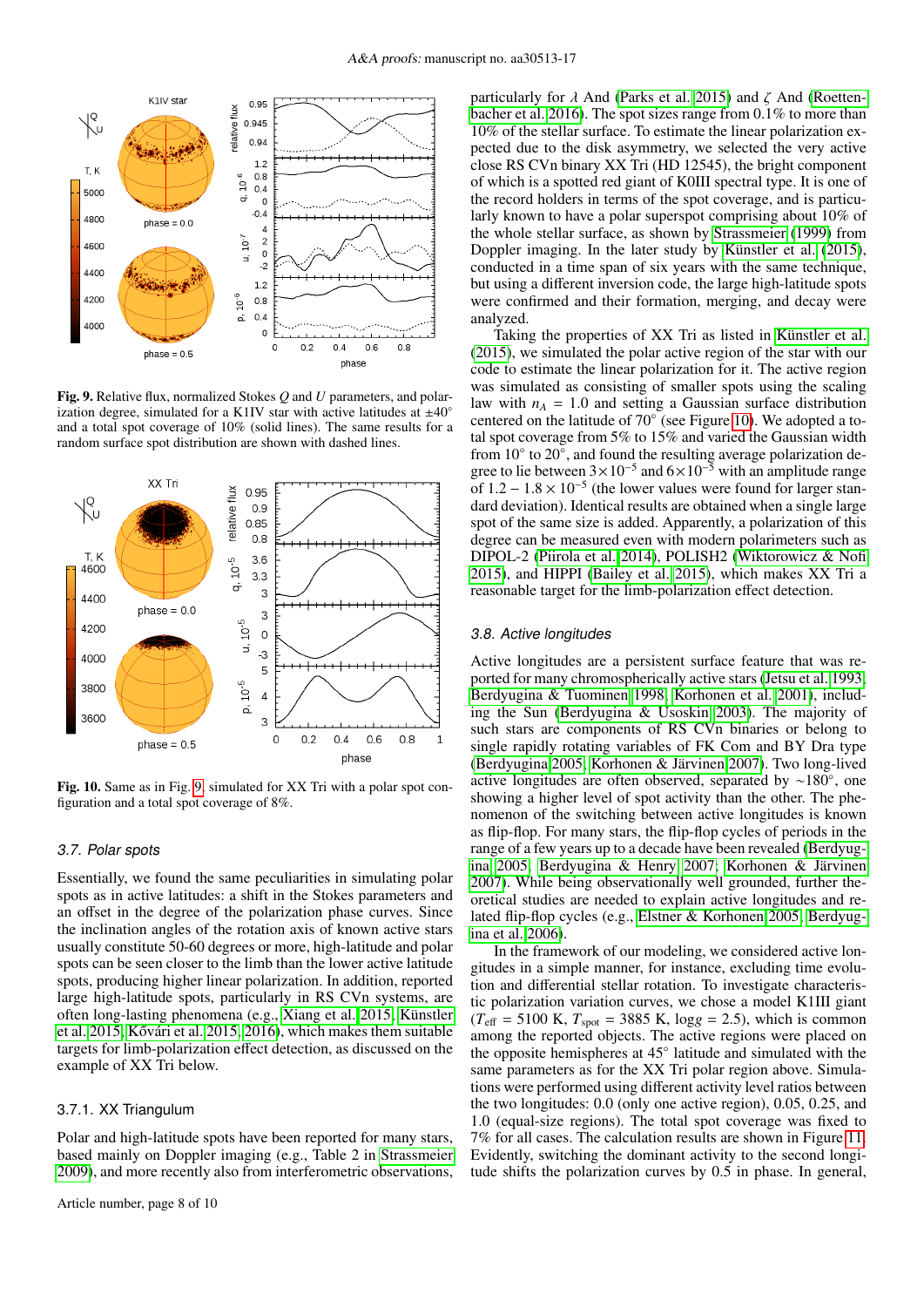

<span id="page-8-13"></span>Fig. 11. Relative flux, normalized Stokes *Q* and *U* parameters, and polarization degree, simulated for the K1III star  $(i = 60^{\circ})$  with two active longitudes with different activity levels ratios: 0 (*black*), 0.05 (*blue*), 0.25 (*yellow*), and 1.0 (*red*). The total spot coverage is 7% for all cases.

the curves for equally active longitudes revealed smaller amplitudes with four similar peaks than the double-peaked more varied phase curves for one active longitude. The results can also vary noticeably, depending on the inclination and the latitudes of the active regions. At the same time, substituting the regions generated using a lognormal spot size distribution with single spots of approximately the same size was found to affect the curves not and only resulted in slightly higher and narrower sinusoidal peaks.

# **4. Conclusions**

We have theoretically investigated the scattering linear polarization effect in continuum produced by starspots on active late-type stars. Assuming a simple two-temperature photosphere model with circular non-evolving spots and using spot temperature contrasts from [Andersen & Korhonen](#page-8-5) [\(2015\)](#page-8-5), we developed a code to generate different surface spot configurations and calculate the Stokes parameters and degree of polarization phase curves over the stellar rotation period. As a first approximation, we used extrapolations from the solar to starspot size distributions by [Solanki & Unruh](#page-9-19) [\(2004\)](#page-9-19) and selected random spot configurations. We analyzed how different input parameters influence our simulations. Active latitudes and longitudes and polar spots were then considered. The following conclusions were reached.

(i) The linear scattering polarization should be much higher in the blue spectral bands than in visual and red bands. It is less dependent on the effective temperature, except in the region between 4500 K and 5500 K, where the polarization drops significantly for the spherical model atmospheres we used. The effect is more varied between luminosity classes, with lower gravity stars showing higher polarization.

(ii) When we assumed a lognormal distribution of starspots by size, the polarization levels varied significantly such that wider distributions and those with larger average spot sizes resulted in generally higher polarization levels. When we fixed the total spot coverage, the difference between the selected size distributions was found to be on the order of one magnitude.

(iii) The average polarization degrees for different stars increase gradually up to high spot coverages of 70-80%. However, the values obtained from different random runs are spread significantly, such that it is hard to distinguish between selected spot size distributions.

(iv) Tests using random spot configurations showed a systematic increase in the amplitudes of the polarization degree phase curves as the stellar rotation axis orientation changed from pole-on to equator-on; it was steeper for axial inclination angles of less than  $40^\circ$ .

(v) Despite a power-law wavelength dependence of the polarization, it was found to vary significantly between different stellar models, which was explained by the interplay of wavelength dependencies of the input limb-darkening and polarization for the two-temperature photosphere model we adopted. Fitting the curves resulted in power-law exponents ranging from -2 to -10 for a given model set and spot temperature contrasts. On the other hand, the wavelength dependences for most models we obtained were almost not influenced by the choice of the spot size distribution and total coverage.

(iv) For a fixed spot coverage, any deviations from the random surface distribution are expected to increase the average polarization of a star. Simulating reoccurring long-lasting formations, that is, active latitudes and longitudes and polar caps, tended to increase the average polarization degrees by a certain constant background level.

(v) Because the axial inclination angles of known active stars are often more than 60◦ , high-latitude and polar spots, which are closer to the limb, are expected to produce higher and longer lasting polarization. Simulating the high-latitude spot configuration for XX Triangulum using Doppler-imaging data, we estimated polarization degree for it to lie between  $3 \times 10^{-5}$  and  $6 \times 10^{-5}$ with an amplitude range of  $1.2 - 1.8 \times 10^{-5}$ , which may be detected with modern polarimeters (e.g. Cotton et al. 2016) tected with modern polarimeters (e.g., [Cotton et al. 2016\)](#page-9-2).

Overall, our simulations for late-type active stars show that the effect of linear scattering polarization due to starspots is relatively small, with typical values of between  $10^{-6}$  and  $10^{-4}$ . However, these levels are characteristic for many problems of upcoming astrophysical studies. While interesting on its own, the effect can complement existing photometric and spectroscopic methods used in starspot studies. In addition, the limb polarization effect is important for exoplanetary research for planets orbiting active host stars, particularly for their atmosphere characterization, where high-precision polarimetry will play an important role.

*Acknowledgements.* This work was supported by the European Research Council Advanced Grant HotMol (ERC-2011-AdG291659).

# **References**

- <span id="page-8-5"></span>Andersen, J. M. & Korhonen, H. 2015, MNRAS, 448, 3053
- <span id="page-8-8"></span>Bailey, J., Kedziora-Chudczer, L., Cotton, D. V., et al. 2015, MNRAS, 449, 3064
- <span id="page-8-2"></span>Bailey, J., Lucas, P. W., & Hough, J. H. 2010, MNRAS, 405, 2570
- <span id="page-8-4"></span>Berdyugin, A. V., Berdyugina, S. V., Piirola, V., & Butkevich, A. G. 2006, ApJ, 651, 475
- <span id="page-8-0"></span>Berdyugina, S. V. 2005, Living Reviews in Solar Physics, 2, 8
- <span id="page-8-1"></span>Berdyugina, S. V., Berdyugin, A. V., Fluri, D. M., & Piirola, V. 2008, ApJ, 673, L83
- <span id="page-8-11"></span>Berdyugina, S. V. & Henry, G. W. 2007, ApJ, 659, L157
- <span id="page-8-12"></span>Berdyugina, S. V., Moss, D., Sokoloff, D., & Usoskin, I. G. 2006, A&A, 445, 703
- <span id="page-8-7"></span>Berdyugina, S. V., Stenflo, J. O., & Gandorfer, A. 2002, A&A, 388, 1062
- <span id="page-8-9"></span>Berdyugina, S. V. & Tuominen, I. 1998, A&A, 336, L25
- <span id="page-8-10"></span>Berdyugina, S. V. & Usoskin, I. G. 2003, A&A, 405, 1121
- <span id="page-8-6"></span>Bogdan, T. J., Gilman, P. A., Lerche, I., & Howard, R. 1988, ApJ, 327, 451
- <span id="page-8-3"></span>Brown, J. C. & McLean, I. S. 1977, A&A, 57, 141

Article number, page 9 of 10